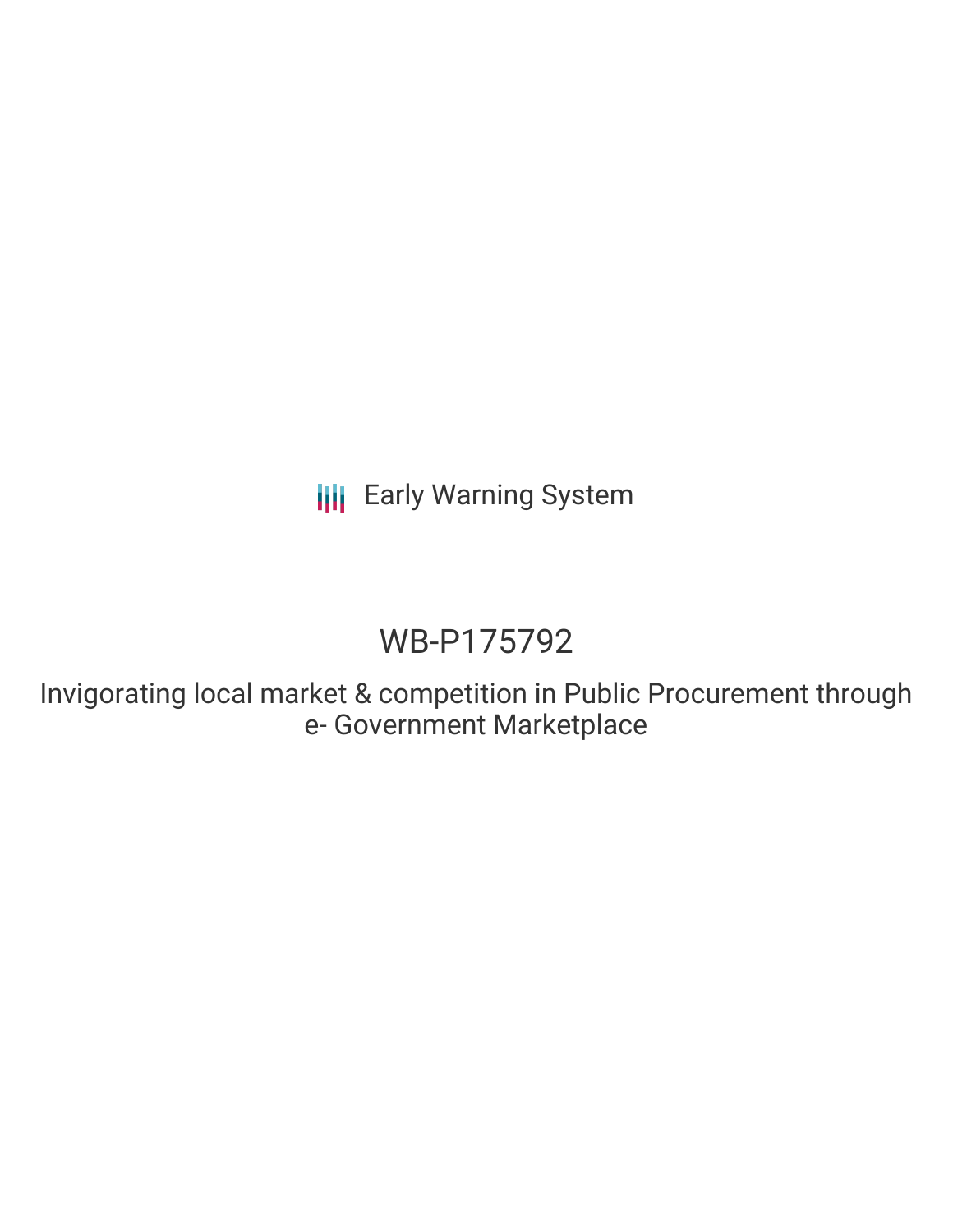



Invigorating local market & competition in Public Procurement through e- Government er<br>Markatnlace

### **Quick Facts**

| <b>Countries</b>              | Malawi               |
|-------------------------------|----------------------|
| <b>Financial Institutions</b> | World Bank (WB)      |
| <b>Status</b>                 | Active               |
| <b>Bank Risk Rating</b>       | U                    |
| <b>Borrower</b>               | Government of Malawi |
| <b>Sectors</b>                | Communications       |
| <b>Investment Type(s)</b>     | Grant                |
| <b>Grant Amount (USD)</b>     | $$0.41$ million      |
| <b>Project Cost (USD)</b>     | $$0.41$ million      |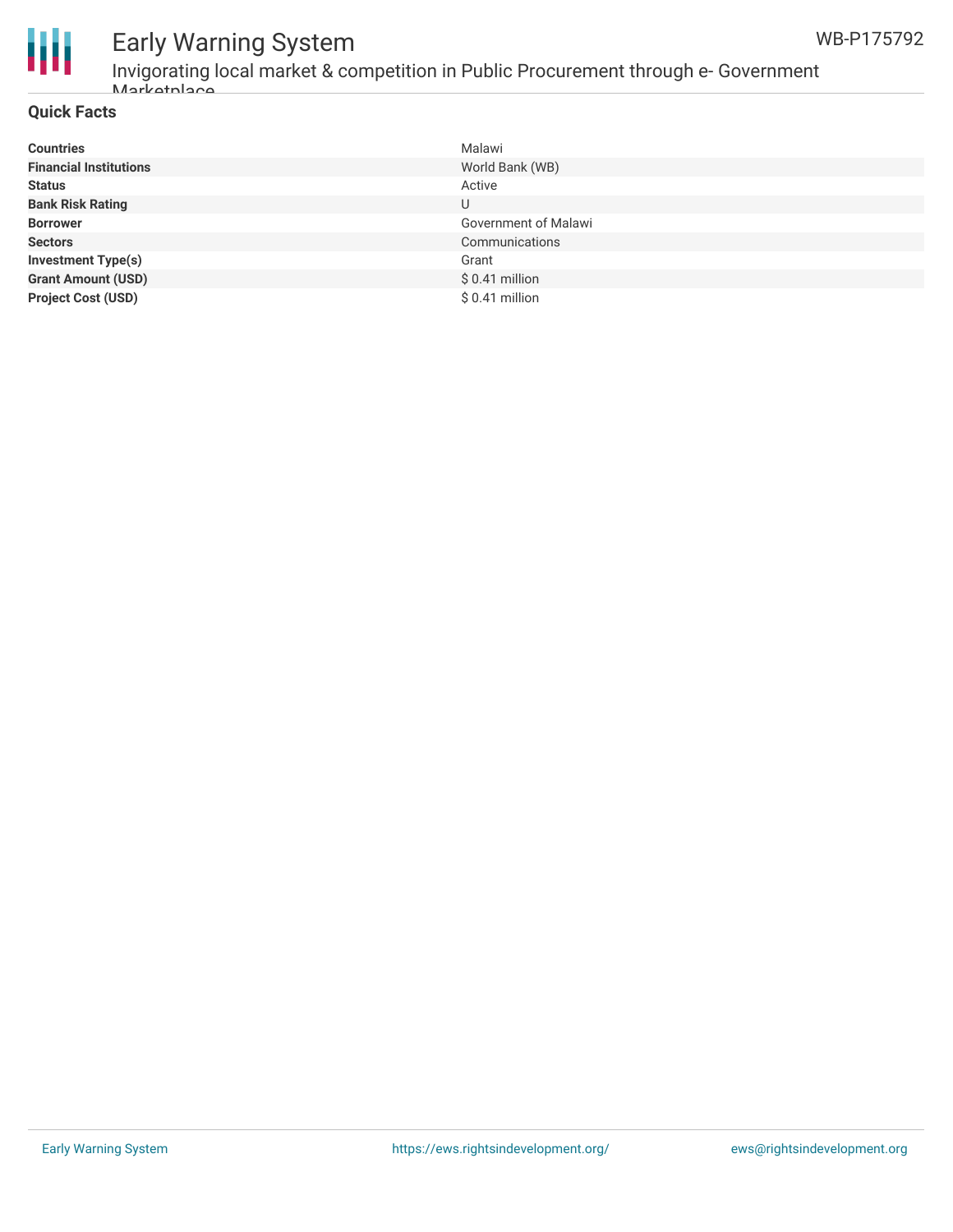

Invigorating local market & competition in Public Procurement through e- Government Markatplace

### **Project Description**

Developing an e-Government Marketplace to energize the local market and increase competition in public procurement (e-GM)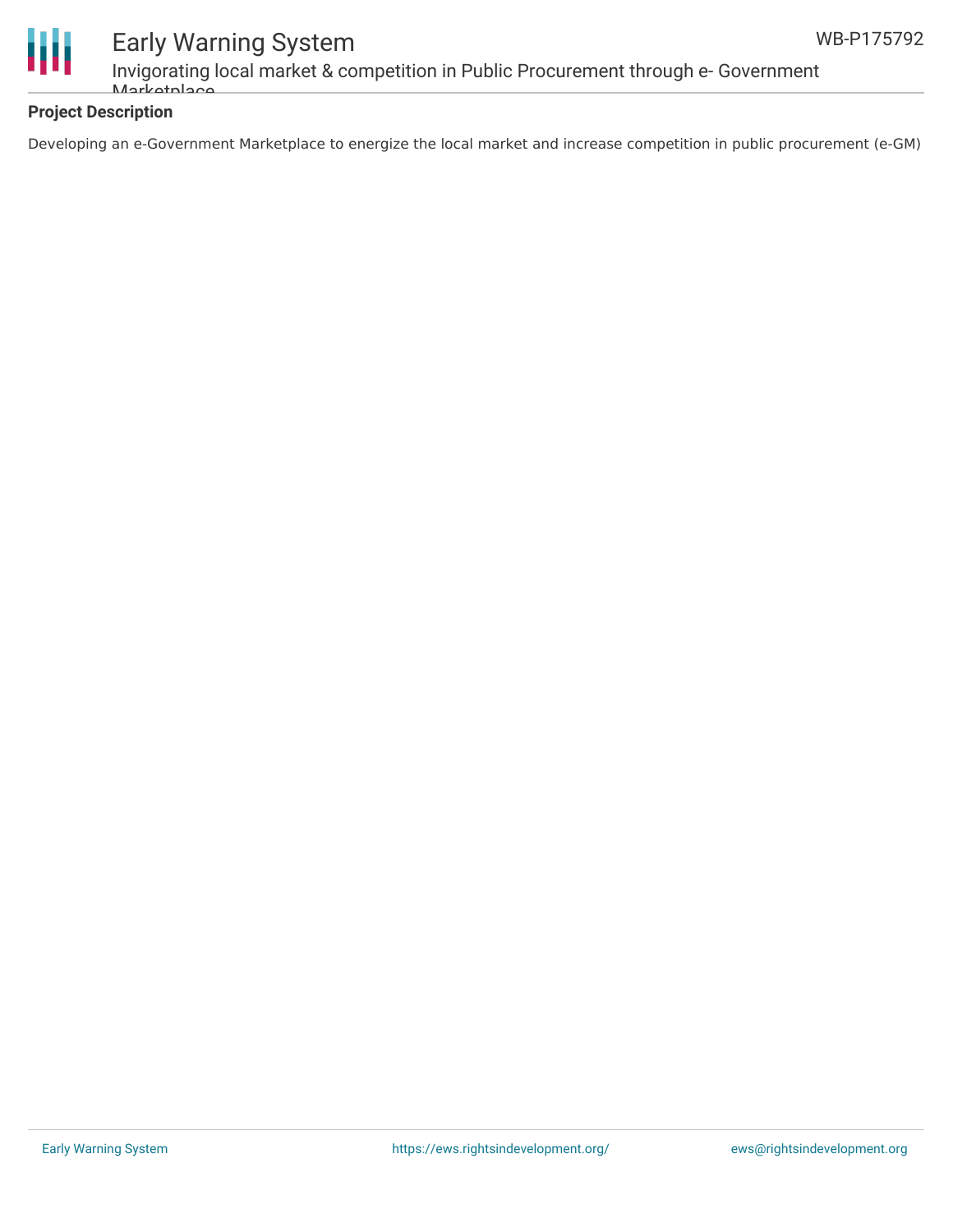

Invigorating local market & competition in Public Procurement through e- Government *Marketplace* 

### **Investment Description**

World Bank (WB)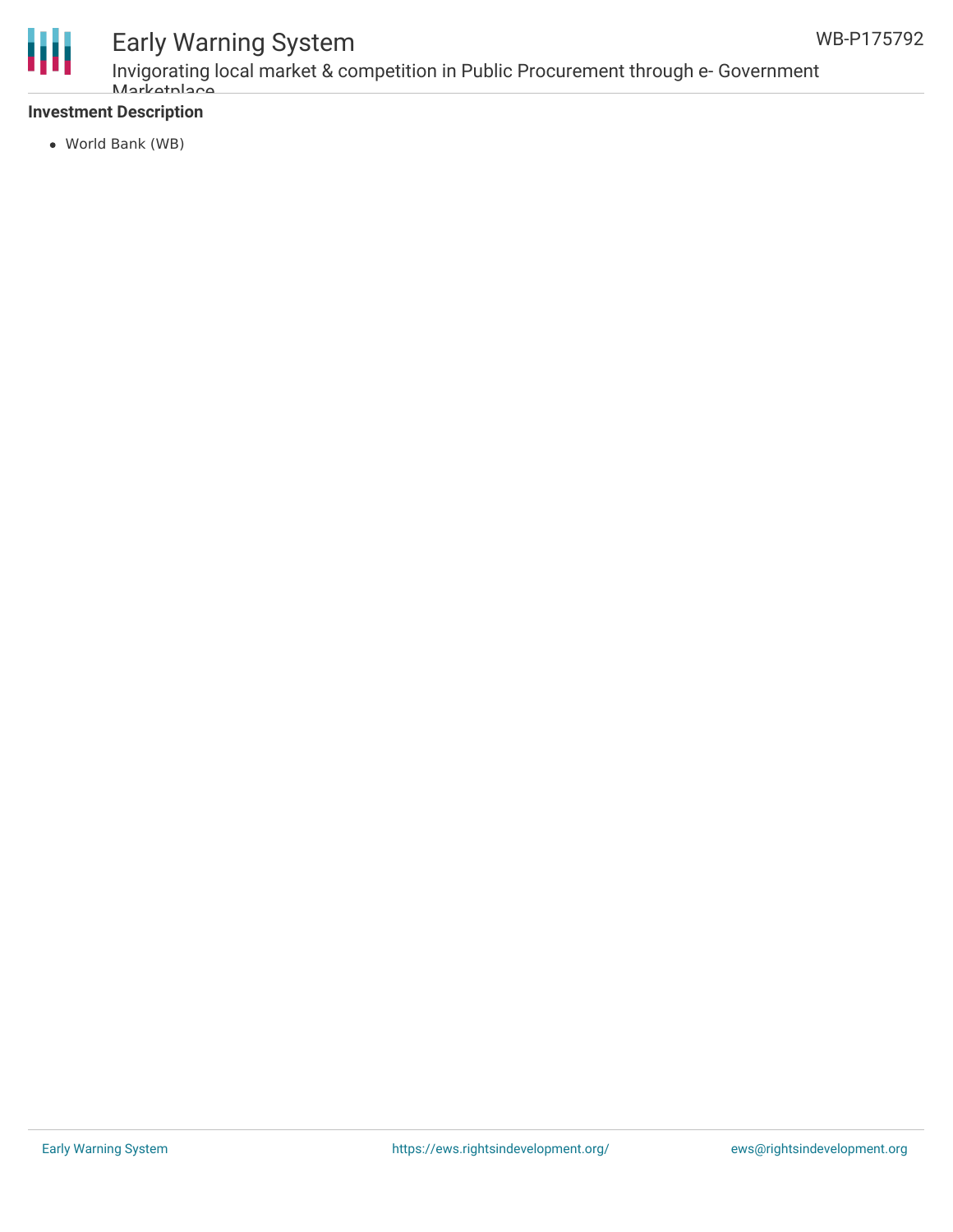

Invigorating local market & competition in Public Procurement through e- Government Markotplace

### **Contact Information**

### **Team**

**Leader:** Khalid Bin Anjum, Komana Rejoice Lubinda

Project contacts not available at the time of disclosure.

#### ACCESS TO INFORMATION

To submit an information request for project information, you will have to create an account to access the Access to Information request form. You can learn more about this process at: https://www.worldbank.org/en/access-toinformation/request-submission

### ACCOUNTABILITY MECHANISM OF THE WORLD BANK

The World Bank Inspection Panel is the independent complaint mechanism and fact-finding body for people who believe they are likely to be, or have been, adversely affected by a World Bank-financed project. If you submit a complaint to the Inspection Panel, they may investigate to assess whether the World Bank is following its own policies and procedures for preventing harm to people or the environment. You can contact the Inspection Panel or submit a complaint by emailing ipanel@worldbank.org. Information on how to file a complaint and a complaint request form are available at: https://www.inspectionpanel.org/how-tofile-complaint